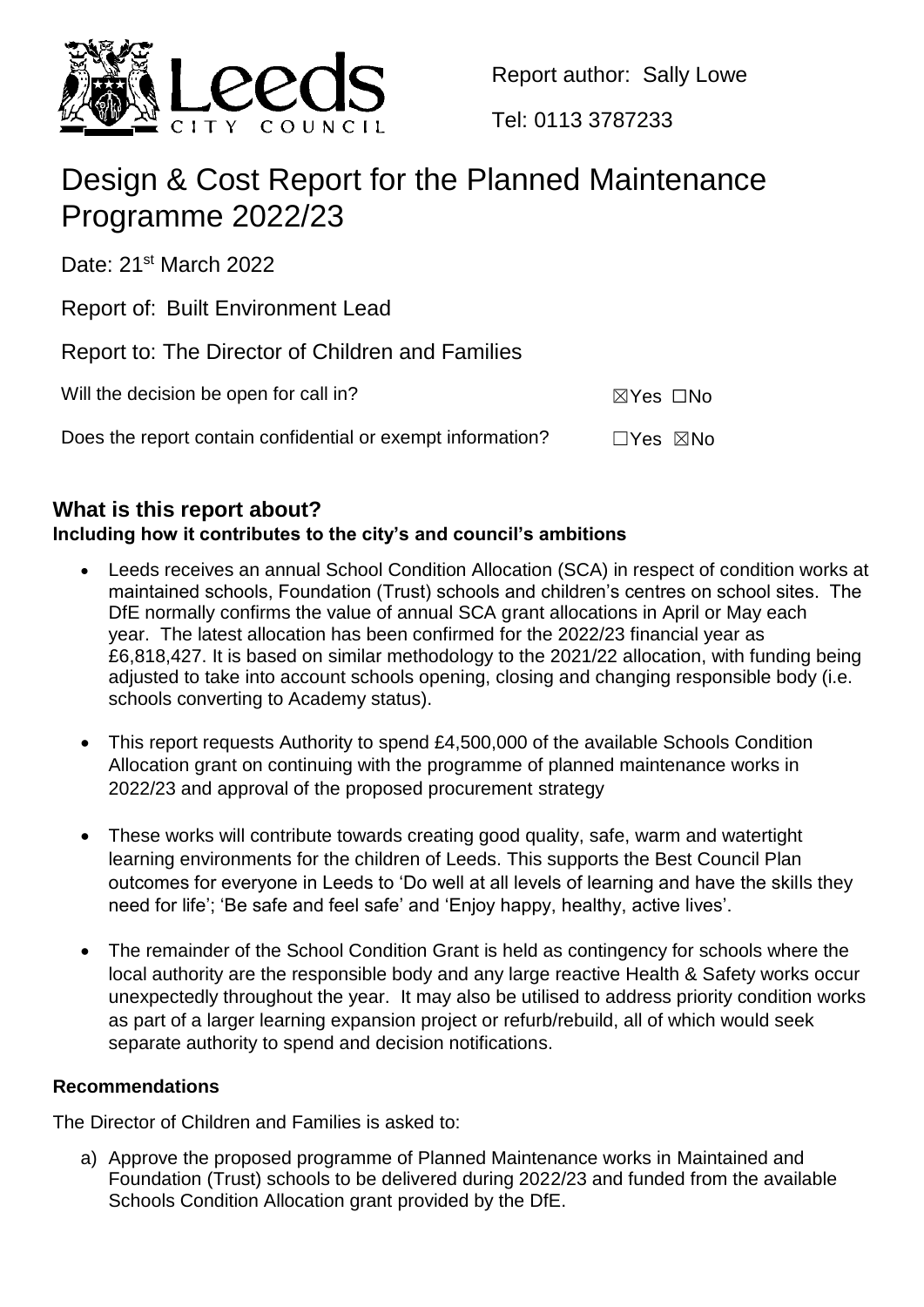- b) Authorise expenditure of £4,500,000 of the available Schools Condition Allocation grant on these essential condition works.
- c) Approve the proposed procurement strategy, using the in-house Procurement Team, and the use of the internal provider for some work areas and the Construction line framework for the remaining programme.
- d) Note that £500,000 of previous year's School Condition Allocation with pre-existing Authority to Spend is still available to be utilised towards the 2022/23 Capital Maintenance Programme, based on current outturn projections for previous year's maintenance schemes.

#### **Why is the proposal being put forward?**

- 1. The purpose of this report is to seek approval to procure and commence a programme of Planned Maintenance works in maintained and Foundation (Trust) schools in 2022/23, and to seek authority to incur expenditure of £4,500,000 of the available Schools Condition Allocation grant.
- 2. The funding will be used to address the highest priority condition issues in order to maintain safe, warm, watertight learning environments for the children of Leeds, and to address the most common causes of unplanned school closure and loss of teaching time.
- 3. This report brings forward proposals to continue Planned Maintenance across maintained, Foundation (Trust) schools and children's centres on school sites to address essential condition works in six areas: (1) Fire Safety, (2) Mechanical services; (3) Roofing Works; (4) External Wall, Windows and Door Replacement, (5) Kitchen Ventilation and (6) Electrical

#### **What impact will this proposal have?**

| <b>Wards Affected:</b>            |      |     |  |
|-----------------------------------|------|-----|--|
| Have ward members been consulted? | ∃Yes | ⊠No |  |

- 4. Due to the disruptive nature of the schemes and their impact on the day to day operation of schools, maximum use will be made of out of hours working around the school day during term time, in order to minimise disruption to learning, and for works to be undertaken outside the main heating season. There will be exceptions to this, for example where there are health and safety issues which need to be resolved urgently.
- 5. Larger scale projects will be carried out during the 2022 school summer holiday period, due to the extent of the works required and the length of tender process. It may also be necessary to either commence large projects in advance of the summer holiday period, or for completion to take place after the holidays – where this is the case, schools will be fully consulted and plans put in place to ensure that the contractor's set-up is suitable for an operational school environment.
- 6. The recommendations within this report do not have any direct nor specific impact on any of the groups falling under equality legislation and the need to eliminate discrimination and promote equality. A screening document has been prepared and an independent impact assessment is not required for the approvals requested. A copy is included as Appendix 1 to this report.

#### **What consultation and engagement has taken place?**

7. Officers in Built Environment have consulted with a number of key stakeholders including school staff and governors, and other colleagues within the Council including City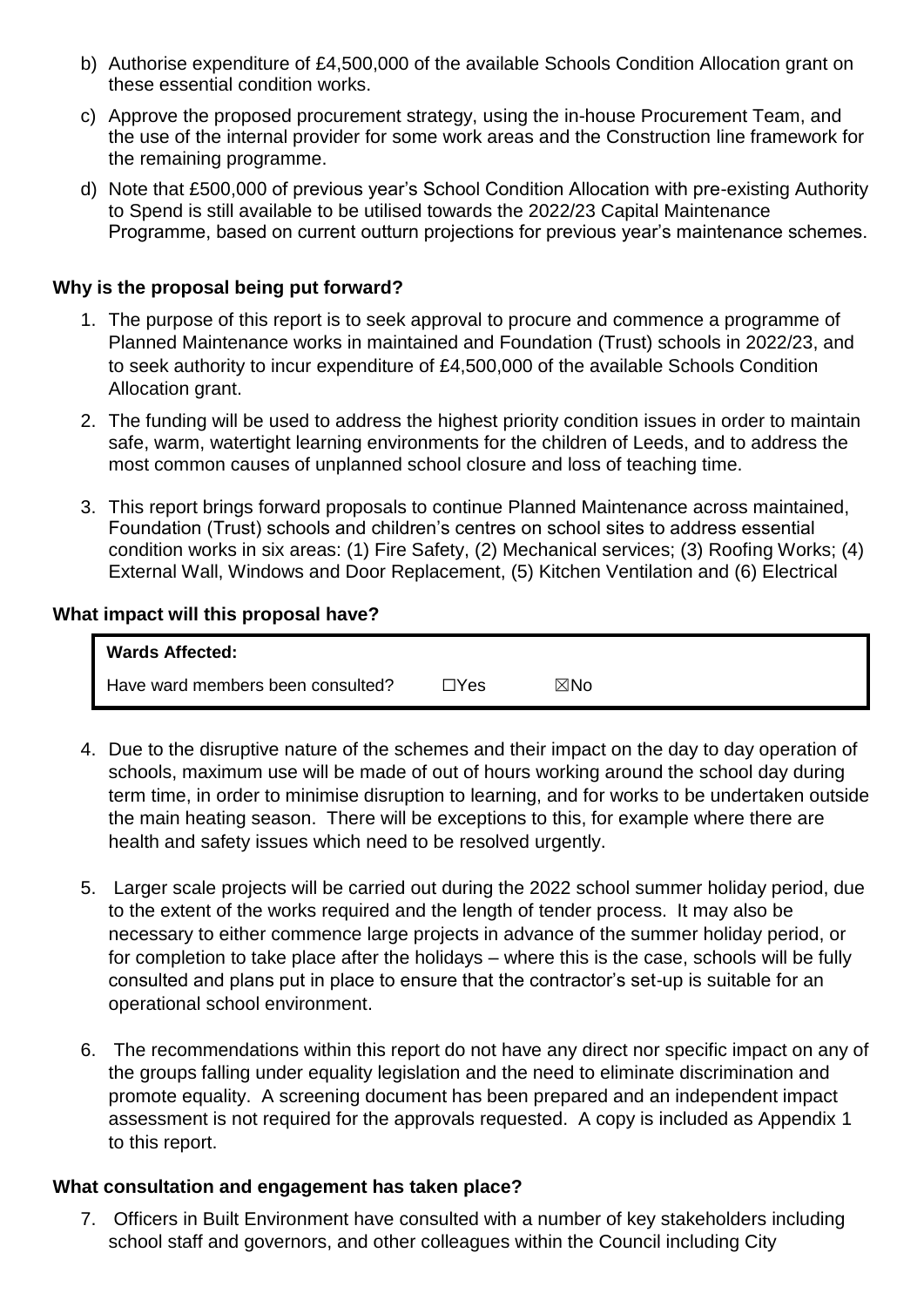Development and finance. This consultation will continue throughout the design process to ensure that the final projects meet expectations and that any changes proposed do not materially affect the operation of the school.

- 8. Works identified across four of the six elements of work will not require planning approval; however, some of the external wall, window and door replacements and Kitchen Ventilation works may require planning approval with the appropriate statutory consultation. Early dialogue with Planning Officers will take place to ensure that sufficient time is allowed to submit a planning application in advance of works commencing on site.
- 9. As most of the works will be internal, there will be no impact on the community requiring engagement or consultation. Once approval is granted by the Director of Children and Families, the Executive Member for Children and Families and local Ward Members will be informed of the schools in the respective wards where works will be commissioned and the proposed programme. This will take place in June once works have been confirmed. Where any of the works would have an impact on neighbouring residents, for example where out-of-hours working would be required either during an evening or weekend, residents will be fully consulted and informed in advance of these works being undertaken.

#### **What are the resource implications?**

- 10.The Planned Maintenance Programme 2022/23 has projected total costs of £4,389,000 for the completion of the required works.
- 11.Resources will include the use of the internal service provider, Leeds Building Services and competitive tendering methods. No revenue effects are anticipated, but any additional costs arising will be managed within the school budgets. The fees for City Development to procure and deliver the programme will total £35K, and these costs will be charged back to the capital programme.
- 12.Procurement will be completed by The Council's internal Procurement Team. To ensure Value for Money and to procure the works within the agreed timescales, schemes will be procured using a variety of procurement methods. These will include the use of the internal service provider, Leeds Building Services, and competitive tendering methods. It is proposed that the procurement approach for the delivery of the works not delivered through the ISP will be delivered through Constructionline. Constructionline is a national framework of contractors that have been vetted to ensure that they are able to undertake works. Constructionline vet the health and safety, insurance, references and financial credibility of all companies. Constructionline generates random lists based on a set of criteria, including scope of works, value and location, whilst also applying a notional value to manage the value of works that contractors are able to tender for based on a suppliers size and financial standing.
- 13.NPS (Leeds) will undertake full tender evaluations of individual schemes and produce Tender Reports for each of the schemes. These will be submitted for formal approval by Leeds City Council.
- 14. Individual Tender Acceptance Reports will be drafted for approval in line with the normal governance requirements and delegated approval limits.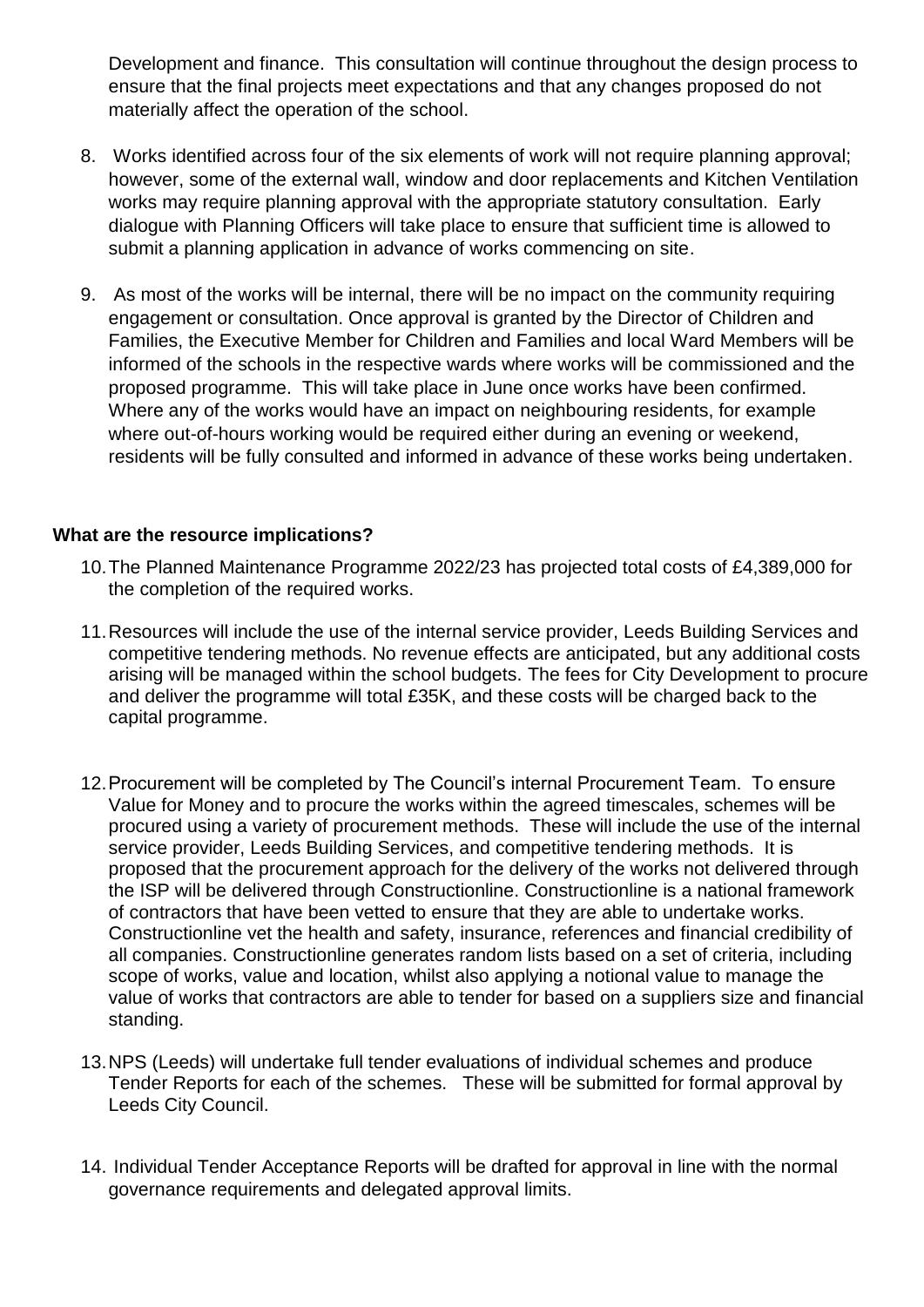15.The cost of the projects will be met through capital scheme number 33543/000/000 as part of the Planned Maintenance Programme 2022/23.

| <b>Authority</b>                                      | <b>TOTAL</b>  | <b>TO MARCH</b> | <b>FORECAST</b>   |                   |                   |                   |
|-------------------------------------------------------|---------------|-----------------|-------------------|-------------------|-------------------|-------------------|
| to Spend on this<br><b>scheme</b>                     | £000's        | 2022<br>£000's  | 2022/23<br>£000's | 2023/24<br>£000's | 2024/25<br>£000's | 2025/26<br>£000's |
| LAND(1)                                               | 0.0           |                 |                   |                   |                   |                   |
| <b>CONSTRUCTION (3)</b>                               | 500.0         | 500.0           | 0.0               |                   |                   |                   |
| FURN & EQPT (5)<br><b>DESIGN FEES (6)</b>             | 0.0<br>0.0    | 0.0             | 0.0               |                   |                   |                   |
| OTHER COSTS (7)                                       | 0.0           |                 |                   |                   |                   |                   |
| <b>TOTALS</b>                                         | 500.0         | 500.0           | 0.0               | 0.0               | 0.0               | 0.0               |
|                                                       |               |                 |                   |                   |                   |                   |
| <b>Authority to Spend</b><br><b>required for this</b> | TOTAL         | TO MARCH        |                   | <b>FORECAST</b>   |                   |                   |
| <b>Approval</b>                                       | £000's        | 2022<br>£000's  | 2022/23<br>£000's | 2023/24<br>£000's | 2024/25<br>£000's | 2025/26<br>£000's |
| LAND(1)                                               | 0.0           |                 |                   |                   |                   |                   |
| <b>CONSTRUCTION (3)</b>                               | 3500.0        |                 | 3500.0            |                   |                   |                   |
| FURN & EQPT (5)                                       | 0.0           |                 |                   |                   |                   |                   |
| <b>DESIGN FEES (6)</b><br>OTHER COSTS (7)             | 1000.0<br>0.0 | 0.0             | 1000.0            |                   |                   |                   |
| <b>TOTALS</b>                                         | 4500.0        | 0.0             | 4500.0            | 0.0               | 0.0               | 0.0               |
|                                                       |               |                 |                   |                   |                   |                   |
| <b>Total overall Funding</b>                          | TOTAL         | TO MARCH        | <b>FORECAST</b>   |                   |                   |                   |
| <b>As per latest Capital</b>                          |               | 2022            | 2022/23           | 2023/24           | 2024/25           | 2025/26           |
| <b>Programme)</b>                                     | £000's        | £000's          | £000's            | £000's            | £000's            | £000's            |
| SCA grant                                             | 4500.0        | 500.0           | 4500.0            |                   |                   |                   |
| <b>Total Funding</b>                                  | 5000.0        | 500.0           | 4500.0            | 0.0               | 0.0               | 0.0               |
|                                                       |               |                 |                   |                   |                   |                   |
| <b>Balance</b>                                        | 0.0           | 0.0             | 0.0               | 0.0               | 0.0               | 0.0               |

#### **What are the legal implications?**

- 16.This is a key decision and will be subject to Call-In.
- 17.The proposed capital works are all classified as 'Category B' and as such, the Director of Children and Families has unlimited delegated authority to approve Authority to Spend.
- 18. There are no other legal implications or access information issues arising from this report.

#### **What are the key risks and how are they being managed?**

- 19.The programme of works will be carried out in accordance with LCC policies and standards. Risk is to be managed through application of 'best practice' project management tools and techniques via the City Council's 'PM Lite' risk methodology. Project management resource from City Development is tasked with ensuring the project remains within the predetermined risk tolerances.
- 20. The Council's internal Procurement Department will manage the procurement and tendering of schemes, which ensures compliance with Corporate Procurement Regulations
- 21. Operational risk will be addressed through compliance with CDM Regulations, Building Regulations and HSE requirements, along with close supervision of contractors on site and continual liaison with schools identified in the main programme. This will be monitored by NPS, Leeds Building Services and the Client. These procedures will ensure the highest possible standards and control measures in regard to Health & Safety relating to all occupants whilst works are being undertaken.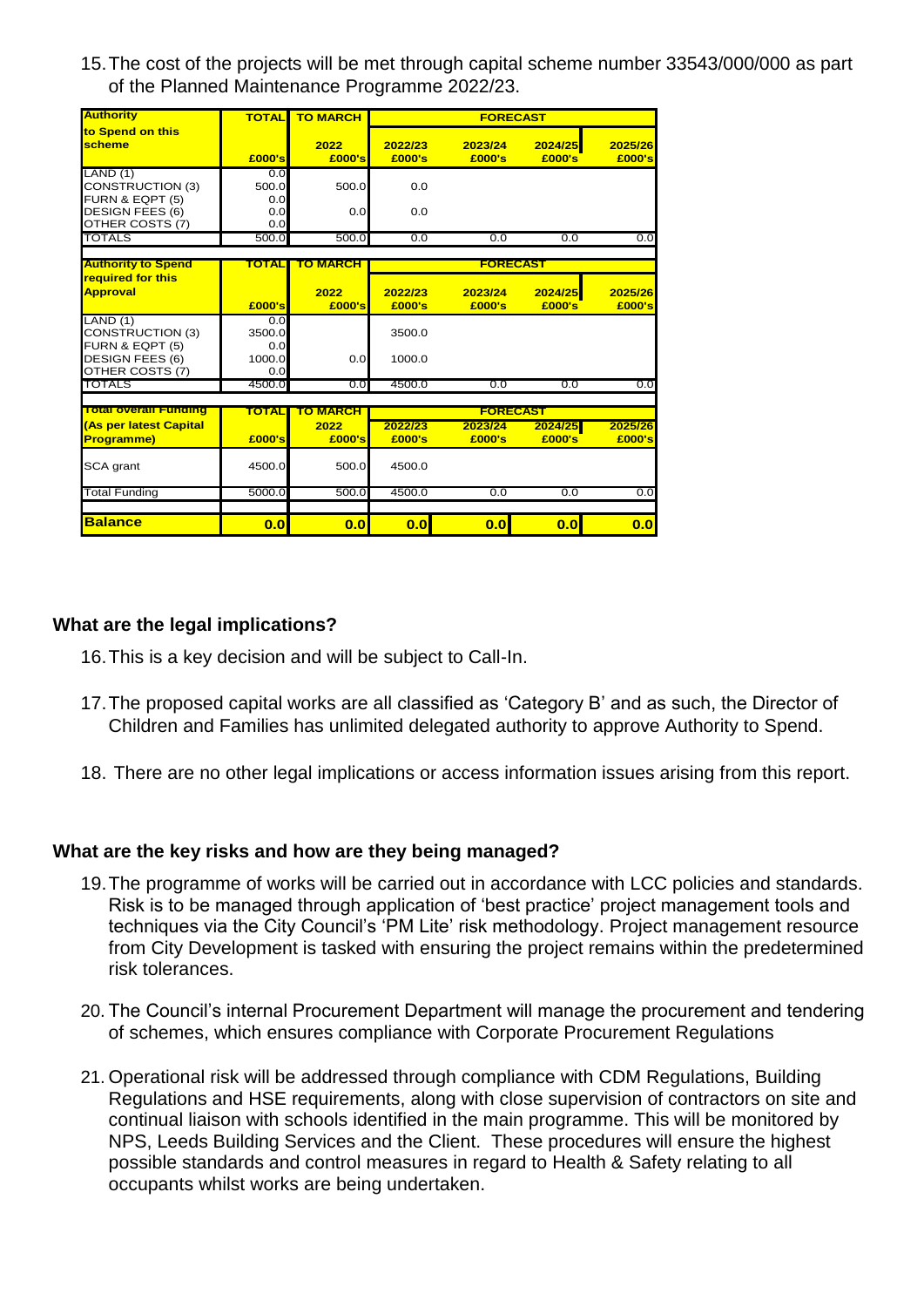- 22. Particular concerns with regard to asbestos will be identified by undertaking appropriate surveys prior to work commencing. Removal of asbestos will be undertaken, as required, out of school hours with suitably qualified specialists being appointed to carry out works, and to undertake testing to current legislative standards with full notification to the Health and Safety Executive.
- 23. Updated spend profiles are to be reported to the Children and Families Programme, Risk and Control Group on a quarterly basis and approval sought in relation to proposed actions, in order to mitigate any financial risks. Monthly Checkpoint Reports will also be submitted over the period July to September to ensure that there is a full oversight of any issues that may occur during delivery of the individual projects.

#### **Does this proposal support the council's 3 Key Pillars?**

☒Inclusive Growth ☒Health and Wellbeing ☒Climate Emergency

- 24.These works will contribute towards the modernisation of school buildings within the city, creating good quality, safe, warm and watertight learning environments for the children of Leeds, supporting the Best Council Plan outcomes for everyone in Leeds to 'Do well at all levels of learning and have the skills they need for life'; 'Be safe and feel safe' and 'Enjoy happy, healthy, active lives'. The works also contribute to the vision in the supporting Children and Young People's Plan 2018-23 to build a child-friendly city with a focus on ensuring all children and young people are safe from harm; do well at all levels of learning and have the skills for life; enjoy healthy lifestyles; have fun growing up; are active citizens who feel they have a voice and influence. In addition, the works will ensure that the Council is complying with its legal responsibilities with regards to health & safety legislation and maintaining occupant safety.
- 25. The Built Environment Team have worked closely with The Council's Sustainable Energy Unit to ensure the delivery of the Decarbonisation Schemes which have been awarded for schools are also able to take place during the Summer 2023 holiday period. Works undertaken in respect of roofing, external envelope/windows, boiler replacement and kitchen ventilation, along with ground and air source heat pumps and the installation of Solar Panels, will contribute to carbon reduction through increased levels of insulation and increased efficiency of mechanical and electrical plant, equipment and controls.
- 26.The Built Environment Team will continue to consult with the Sustainable Energy Unit to maximise, wherever possible, the opportunities for incorporating carbon reduction technologies within all projects.
- 27.Contractors are encouraged to recycle all redundant materials and construction waste that are removed from site wherever possible.
- 28. Where the Internal Service Provider is unable to resource the works, consideration is given to the contractor's locality during the selection process, to reduce the impact due to excessive travel distances.

#### **Options, timescales and measuring success**

#### **a) What other options were considered?**

29. These works are essential in order to maintain safe, warm, watertight learning environments for the children of Leeds, and to address the most common causes of unplanned school closure and loss of teaching time.